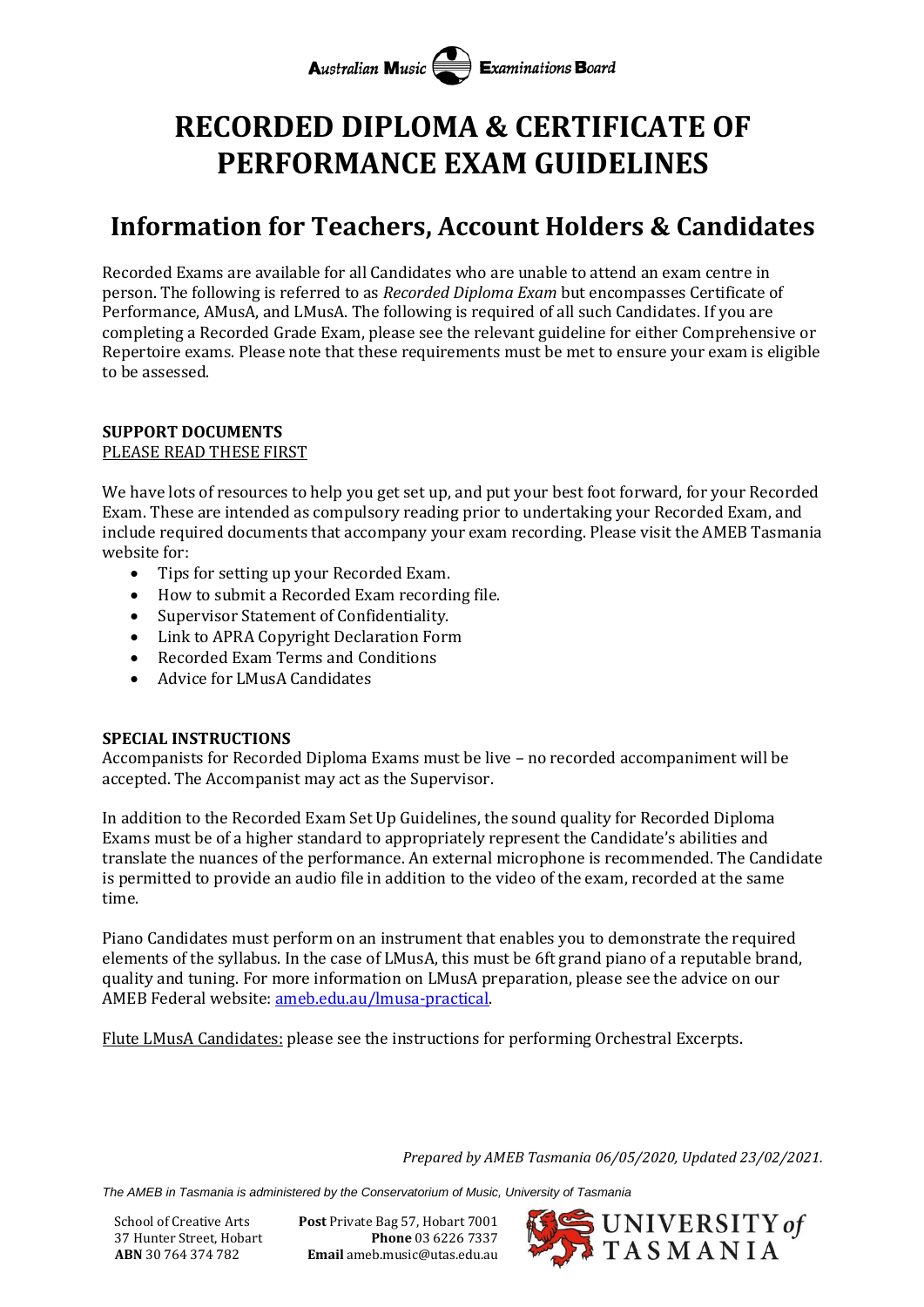

#### **DIPLOMA EXAM RECORDING GUIDELINES**

You are required to record the entire performance of all works in a single recording. A supervisor, over 18, will be required to confirm that the exam performance was recorded in one take without teaching/coaching assistance. The viva voce component will be undertaken separately online, with an AMEB Examiner.

The program of works must adhere to the relevant Syllabus. The number of works and the duration of the recording must fit within the specified performance times listed for the particular instrument and grade.

How Will This Work?

- Candidates may record their performance component of the exam any time from point of enrolment up to the exam due date. Due dates will be advised with a minimum of two weeks' notice. This must be done completely in one sitting.
- The viva voce component will be undertaken via Zoom with the AMEB Examiners. This will be scheduled at a time within two weeks of the exam recording due date. This portion may be recorded in case of service disruption. The Examiners will have listened to the performance recording prior to the online discussion.
- The Examiners will assess both the exam recording and the Zoom recording, constituting the exam as a whole.

#### **FLUTE ONLY: ORCHESTRAL EXCERPTS**

Please check your syllabus requirements. Where you are required to perform all orchestral excerpts as part of your exam, please present them as individual pieces and disregard the instructions in this section (This does not relate to other instruments: Harp, Double Bass, Bassoon, and Horn Candidates must perform all Orchestral Excerpts prepared).

If you have chosen to prepare a selection of excerpts, and the syllabus states that the Examiner will instruct you on a selection to play in your exam, you will not be required to perform all excerpts in your exam recording. However, you must have prepared all of the required excerpts in accordance with the syllabus.

For your exam recording, please adhere to the following:

- 1. Ahead of your exam, prepare even-sized pieces of paper and write a number on each from 1 to the total number of excerpts you are required to prepare. These numbers must correlate to the order of excerpts in the syllabus list (please also specify these numbers on your repertoire form).
- 2. Show the camera each piece of paper so that the numbers can be seen clearly, BEFORE folding each paper, and placing them in a bowl or hat.
- 3. While still in view of the camera: Shuffle the pieces of paper, then withdraw five pieces of paper at random.
- 4. Perform the excerpts correlating to the drawn numbers, announcing titles and composers.

*Prepared by AMEB Tasmania 06/05/2020, Updated 23/02/2021.*

*The AMEB in Tasmania is administered by the Conservatorium of Music, University of Tasmania*

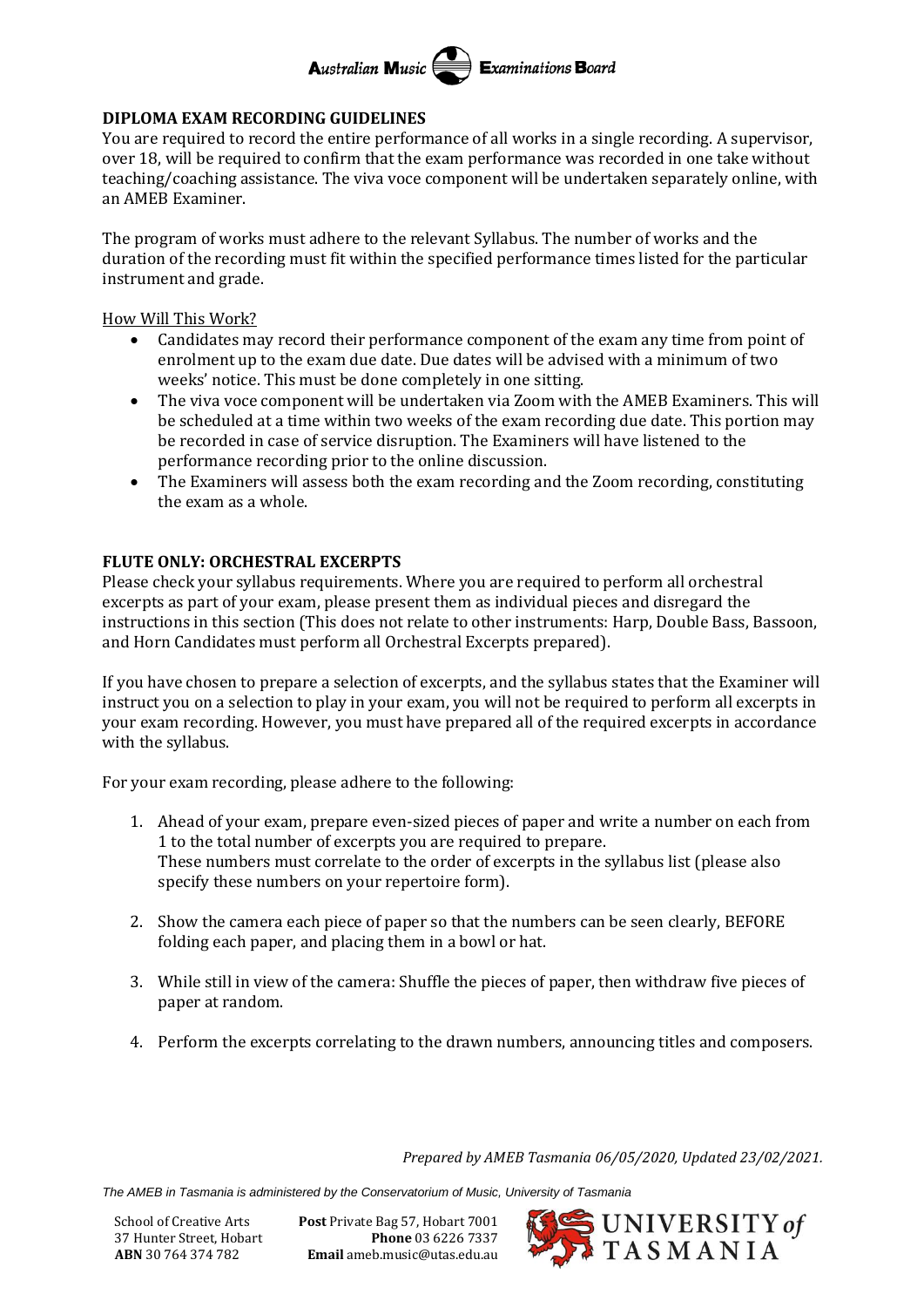#### Australian Music Examinations Board

#### Before You Start

- 1. Download and complete your Repertoire Form from [Score](https://tas.ameb.edu.au/) this on the last page of the exam notification, where you list the works prepared. Scan and/or Save this in preparation for submitting your exam recording.
- 2. Review the supporting documents as provided on the AMEB Tasmania website.
- 3. Start by checking your set up and that you are ready to commence recording your exam performance. If you are using recorded accompaniment, check that this is at hand and the playback volume is appropriate.
- 4. Have your Supervisor (aged 18+) standing by so that they can attest that the exam performance was recorded in one take without teaching/coaching assistance.

#### **RECORD YOUR EXAM**

- 1. Start your recording.
- 2. Announce to the camera: Your name Your Exam key (this will start with TAS followed by numbers)
- 3. Perform all of your pieces (including Orchestral Excerpts, if relevant). You may do this in any order (this is your choice) but you must announce what each thing is. For pieces, please state: Title of the work, Composer For orchestral excerpts, please state: Title of orchestral work, Composer, relevant section
- 4. Once all pieces are performed in their entirety, stop the recording. Congratulations! You've just completed your performance component. Don't forget to get it to us and to attend your online viva voce discussion.

#### Send Your Exam

- 1. Save your Exam and edit the file title so that we know it's yours. This MUST include the Candidate's name and, ideally, the Exam Key. (eg Joan Sutherland TAS123456)
- 2. Provide to AMEB Tasmania:
	- a. Exam recording
	- b. A scan of ALL repertoire for the Examiners to refer to.
	- c. Repertoire Form (completed with your list of pieces)
	- d. Signed Supervisor Declaration
	- e. APRA Copyright Declaration Form (for relevant copies of music)

*Prepared by AMEB Tasmania 06/05/2020, Updated 23/02/2021.*

*The AMEB in Tasmania is administered by the Conservatorium of Music, University of Tasmania*